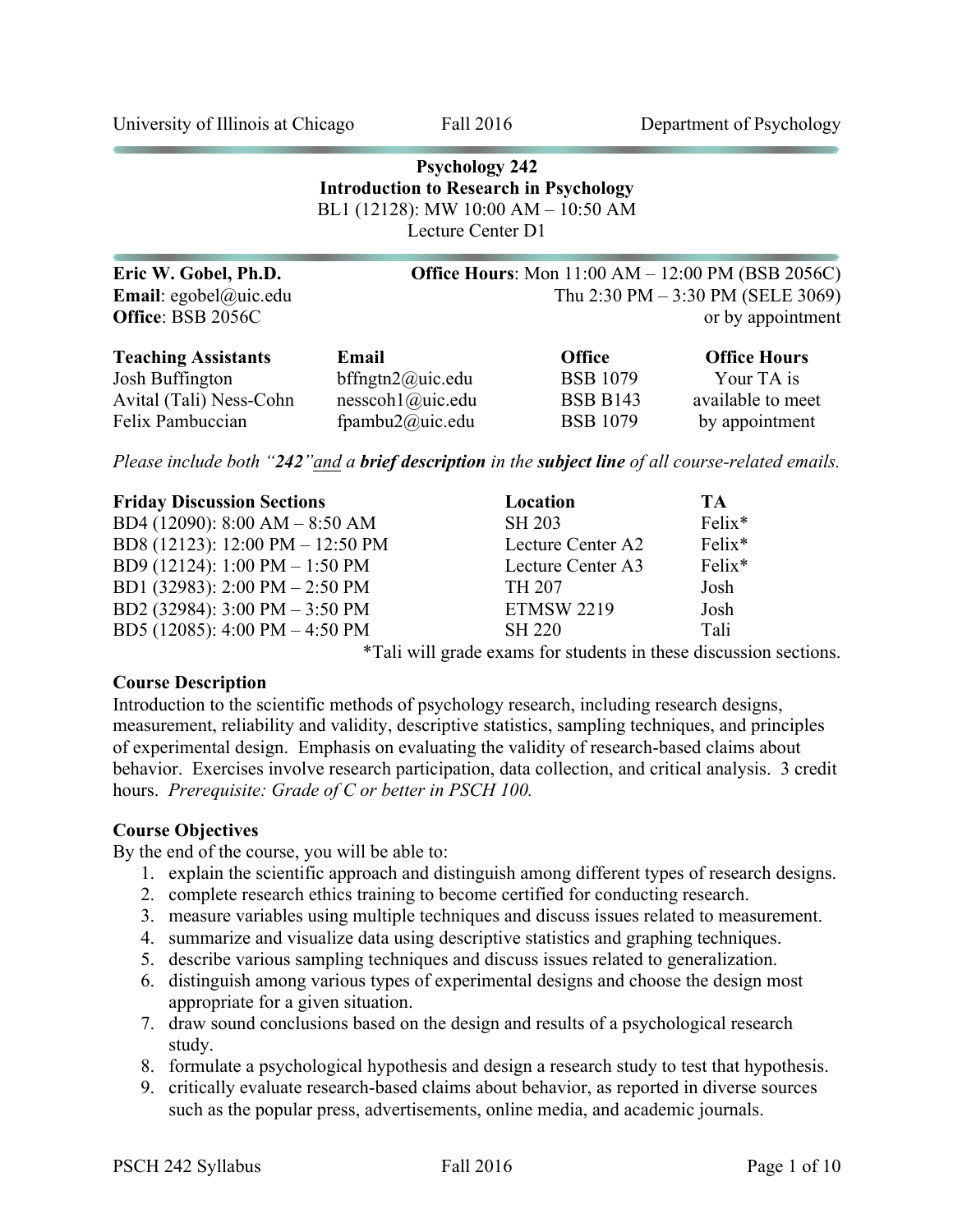### **Materials**

### **Required Textbook**

Morling, B. (2014). *Research methods in psychology: Evaluating a world of information* (2nd ed.). New York, NY: W. W. Norton & Company. ISBN: 978-0-393-93693-3 (paperback), 978-0-393-90610-3 (looseleaf).

Electronic versions of this textbook are also available at several sites, including:

- http://books.wwnorton.com/books/webad.aspx?id=4294990345 or
- https://www.vitalsource.com/products/research-methods-in-psychology-evaluating-aworld-beth-morling-v9780393269437
- http://www.amazon.com/Research-Methods-Psychology-Evaluating-Informationebook/dp/B00SLB5NWU/ref=mt\_kindle (incudes a free preview of the first 30 pages).

Note: It is essential that you use the 2nd edition of this textbook due to numerous improvements and other changes from the previous edition.

*This course will be partially "flipped" – thereby making the optimum use of class time with more active learning opportunities. This places an even greater importance on preparing for class through doing your reading assignments and watching pre-lecture videos. Since it is so vital that you read the textbook before class, I have placed two copies of the textbook on reserve in the Daley Library for use by those of you who are unable to obtain a personal copy.*

### **i>clicker Student Response System (Clickers)**

We will be using the current UIC standard for student response systems (clickers), the **i>clicker platform**. An **i>clicker 2 remote** is required for in-class participation in this course. The i>clicker technology is a response system that allows you to respond to questions posed during class, helping me to understand what you know and giving everyone a chance to participate in class. You will earn participation and performance points based on that feedback and/or your inclass participation.

You may already have an **i>clicker 2 remote** from a previous course. If not, remotes are available for purchase from the UIC Bookstore or at various sites online. Instructions for using the i>clicker remote can be found on the back of the remote. *The i>clicker 2 remote (with the LCD screen) is highly recommended. Use the original i>clicker and i>clicker + remotes, which provide little feedback about your votes being recorded, at your own risk*.

In order to receive your credit for participation with your i>clicker remote, you will need to *register your Remote ID for this course on Blackboard as soon as possible within the first two weeks of class*. To do this, simply click on the **i>clicker Remote Registration** link in the Course Menu of the Blackboard course site, type your i>clicker Remote ID in the text box, and click the **Submit** button. The 8-character Remote ID is the series of numbers and letters found below the barcode on the back of your i>clicker remote. More detailed information about i>clicker registration can be found by clicking on *More Help* at the top of the page. *Do not register your clicker on iclicker.com: if you do, I will not be able to match your responses with your name and you will not receive credit*.

*To ensure that you earn your participation points, be sure to bring your working i>clicker response device with you to every class session*. It will be used every day in class, and you are responsible for bringing your i>clicker response device daily. The first two weeks of class will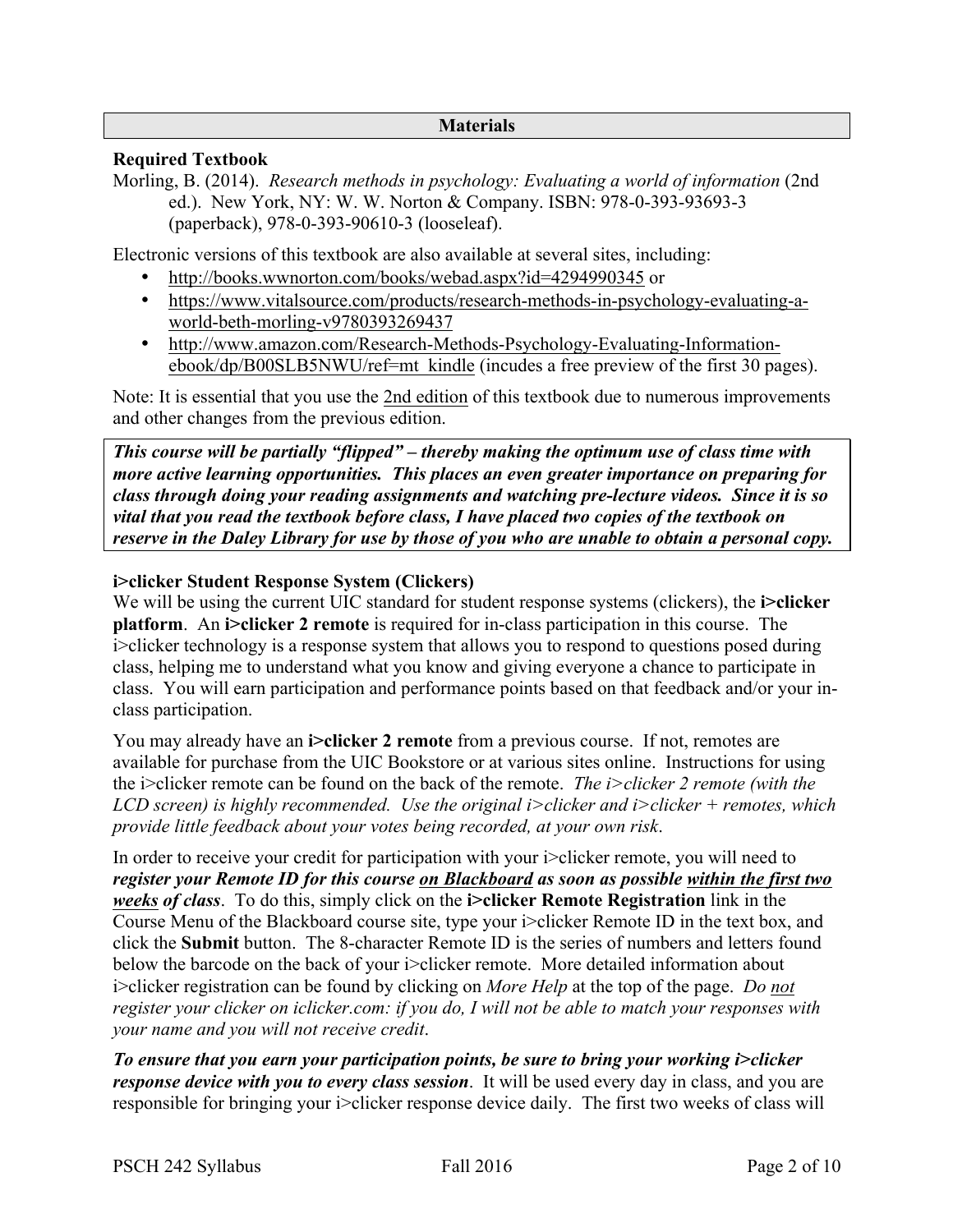be "practice" clicker sessions that do not count toward your course grade. Following each of these practice sessions, however, you should make sure that your clicker points are recorded in the **My Grades** area of Blackboard.

*It is your responsibility to make sure that your i>clicker response device is working properly, that you are using it appropriately, and that your clicker points are being recorded on Blackboard.* Anyone found using an i>clicker response device unethically would *lose all lecture participation points* for the semester and may face additional disciplinary action.

If you need technical support for your i>clicker response device, please contact (866) 209-5698 or support@iclicker.com. The i>clicker website (www.iclicker.com) also has support documentation, video tutorials, and FAQs for students.

## **Microsoft Office Software**

This course will require you to complete assignments using software in the Microsoft Office suite, such as Word, Excel, and/or PowerPoint. The on-campus computer labs will have this software installed, and you can download Microsoft Office 365 at no cost using your UIC account (see http://accc.uic.edu/service/office-365, with installation instructions at http://dl.webstore.illinois.edu/docs/ii/office365uic.html).

# **Course Website**

The Blackboard course website found at https://uic.blackboard.com/ contains important course information and documents (including lecture slides in PDF format, pre-lecture videos and additional required readings, assignment instructions and materials, helpful resources, and any revisions to the course schedule) and will be used for electronic submission of assignments. *You are responsible for all information and materials that are posted on Blackboard*.

## **Textbook Website**

Your textbook has a companion blog website, the "Everyday Research Methods Blog: Interrogating the Popular Press" at http://www.everydayresearchmethods.com. The author posts current examples of research methods concepts along with questions for thought.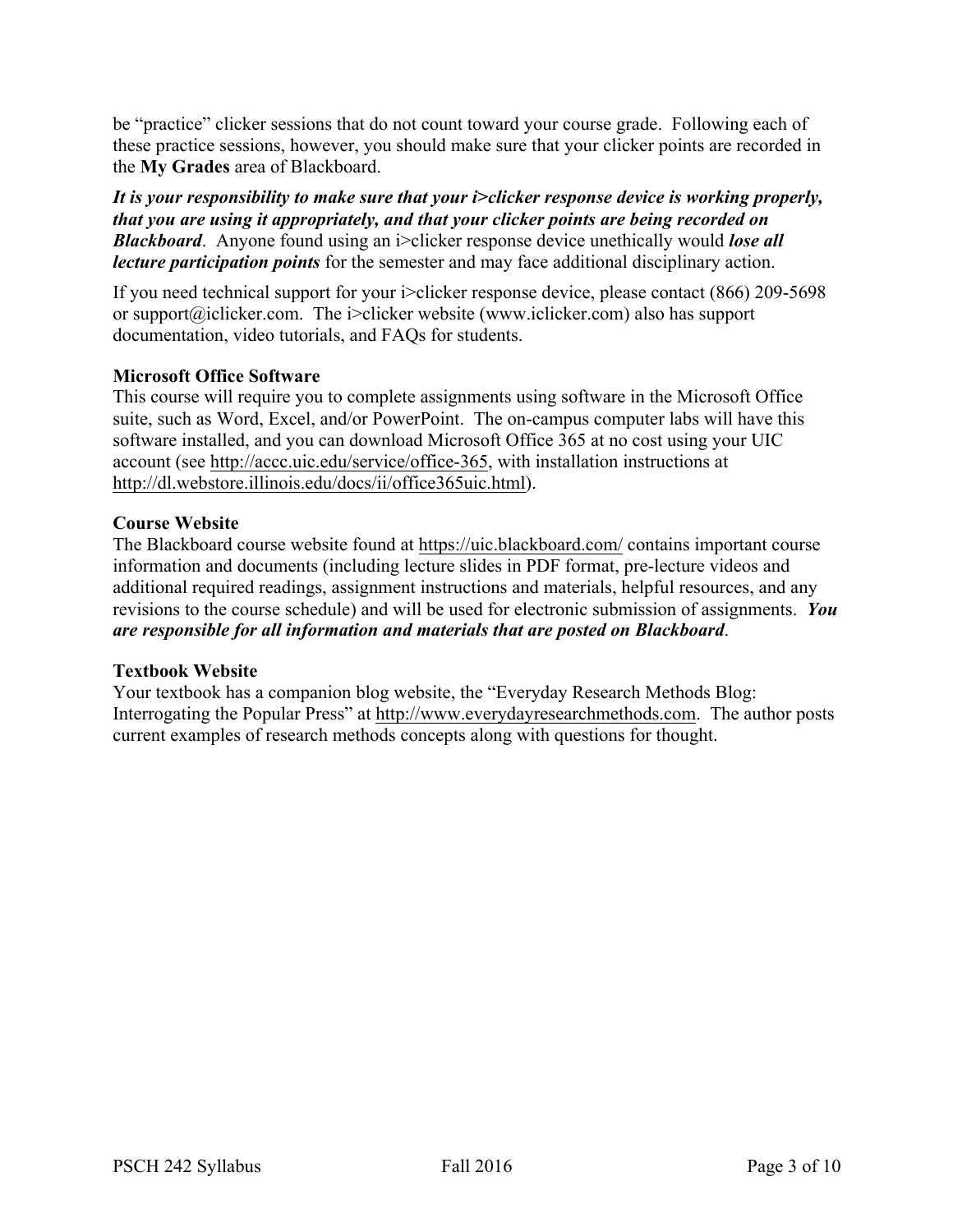#### **Assessment**

### **Course Requirements**

Students will take four exams, complete six assignments, participate in discussion section activities, and actively participate during lecture using student response system technology:

**Exams (50%)**: The *four exams* will consist of a mixture of multiple-choice/matching, short answer, and writing questions (requiring answers of several sentences in length). The exams are not *formally* cumulative, but you must master concepts from earlier in the course in order to understand later material. At the end of the semester, *your lowest midterm exam score will be dropped*. Therefore, there will be *no make-up exams*; a missed midterm exam will count as your drop. The *Final Exam* must be taken during finals week on the date and time designated by the final exam schedule and cannot be dropped. All exams will be in the lecture classroom.

**Assignments (25%)**: There are a total of *six assignments* during the semester, designed to reinforce key concepts from lecture and discussion section activities. Detailed instructions and materials for each assignment will be posted on Blackboard. *Late assignments submitted after the date indicated on the Course Schedule will not be accepted, and there are no drops*.

- 1. Intro Quiz (25 points)
- 2. CITI Training (25 points)
- 3. Science vs. Pseudoscience (50 points)
- 4. Questionnaire Research Exercise (50 points)
- 5. Psychological Science in the News (50 points)
- 6. Interrogating an Empirical Article (50 points)

**Discussion Section Participation (10%)**: During each discussion section session, *you can earn up to 10 discussion section points through active participation* in activities that reinforce course material. Obviously, you can't participate in discussion section without physically being there, so *it is critical that you regularly attend your Friday discussion section*.

*Your 10 highest discussion section participation scores will count toward your grade; the remaining scores will be dropped*. *At the end of the semester*, you will receive a net discussion section participation grade consisting of your 10 highest scores. Your remaining discussion section participation scores will be dropped.

Note that while these drops are primarily intended as a buffer for days on which you absolutely must miss discussion section, you are still *expected to attend all discussion section sessions* (except in the case of an excused absence such as athletic team travel, illness, emergencies, etc.). The *discussion section activities are designed to reinforce key concepts in the course*, so attending discussion section every week will also maximize your performance on assignments and exams.

*Exceptions will not be granted for missing discussion section*, as you can apply one of your drops if you absolutely must miss that day. In the event of an *excused absence* that is approved by your TA, it may be possible to make up participation scores for *some* activities (you must discuss these arrangements with your TA *before* the corresponding discussion section). However, if your schedule prohibits you from regularly attending discussion section, you should register for a different discussion section or take this course during a different semester.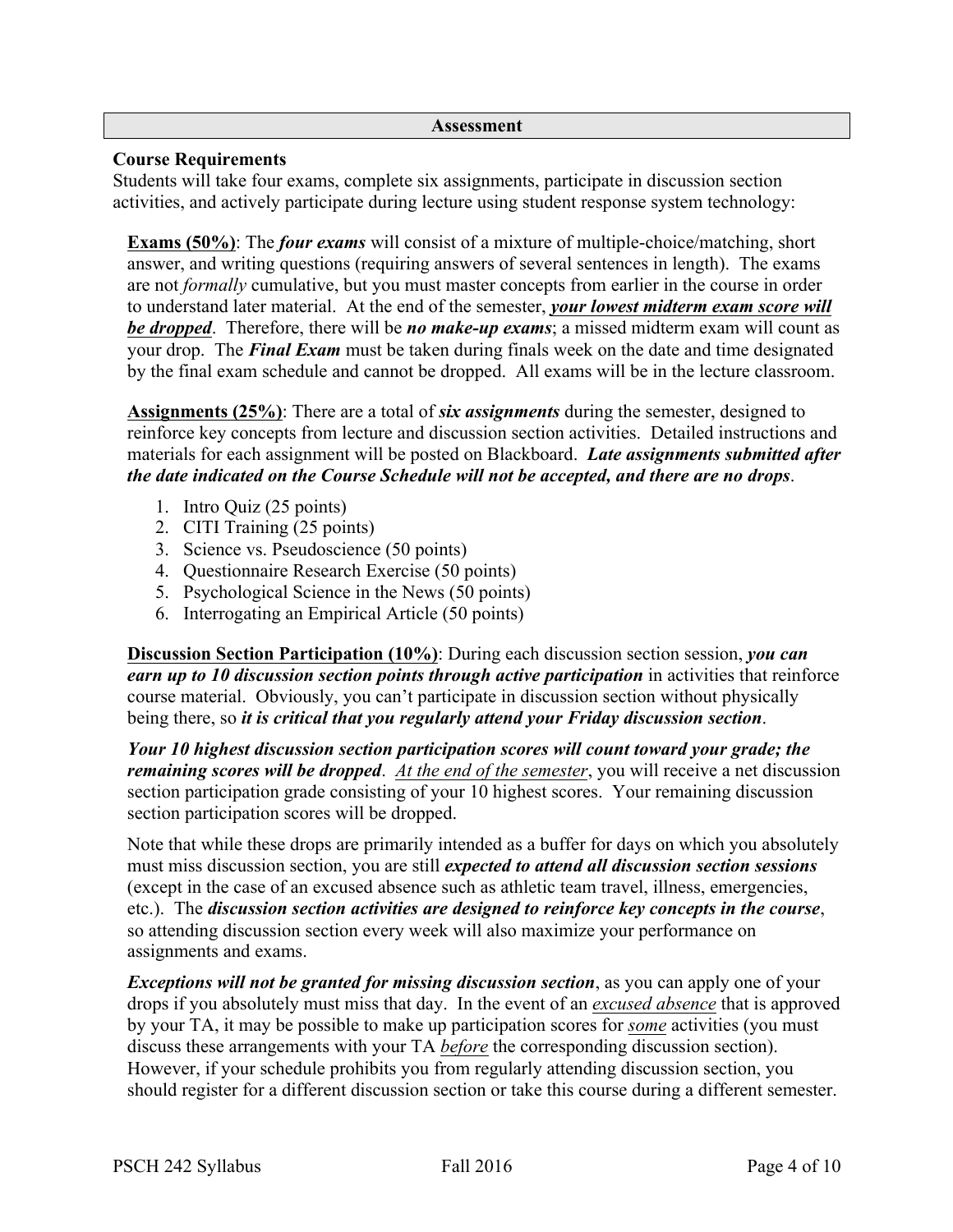**Active Lecture Participation (15%)**: You can earn *clicker points* through active participation during each lecture session. Usually, this will be through the use of the i>clicker student response system (occasionally other activities or quizzes may be used). *Therefore, be sure to bring your i>clicker response device with you to every class session*.

*For each class session in which clicker points are available, you can earn up to 10 points* from answering a number of questions posed to the class and participating in activities. For those questions with a correct answer, you will earn one *performance point* for each question that you answer correctly. *Participation points* comprise the remainder of the 10 points, which you can earn from using your response device to actively participate in all clicker questions.

To maximize your clicker points, you should do the *assigned reading* and watch any *prelecture videos before* the corresponding class session and *actively pay attention* during class. Please note that *clicker questions based on the assigned reading/video will often be presented in class*; therefore, it is essential that you complete the assigned preparatory work before class.

You will accumulate clicker scores that count toward your course grade beginning in the third week of class. Of these, *your 15 highest clicker scores will count toward your grade; the remaining scores will be dropped*. *At the end of the semester*, you will receive a net clicker grade consisting of your 15 highest scores. Your remaining clicker scores will be dropped.

Note that while these drops can be used as a buffer for days on which you absolutely must miss class or have technical difficulties (e.g., forgot your response device, batteries died), you are *expected to attend all class sessions* (except in the case of an excused absence such as athletic team travel, illness, emergencies, etc.). *Regularly attending and participating in lecture will also maximize your performance on assignments and exams.*

There are an ample number of drops built into the course, so *please do not ask for a chance to make up clicker points – they cannot be made up for any reason, even for excused absences*. Therefore, if your schedule prohibits you from regularly attending class, you should take this course at a different time or during a different semester.

## **Grading Scale**

You will earn points from your performance on each of the course requirements:

| Active Lecture Participation (15 highest scores x 10 points each)150 |  |
|----------------------------------------------------------------------|--|
|                                                                      |  |

Based on the total number of points you have earned at the end of the semester, the grading scale shown below will be used to assign letter grades in this course:

| <b>Letter Grade</b> |                 | B               |              |                 | F |
|---------------------|-----------------|-----------------|--------------|-----------------|---|
| Minimum Points      | 900<br>$(90\%)$ | 800<br>$(80\%)$ | 700<br>(70%) | 600<br>$(60\%)$ |   |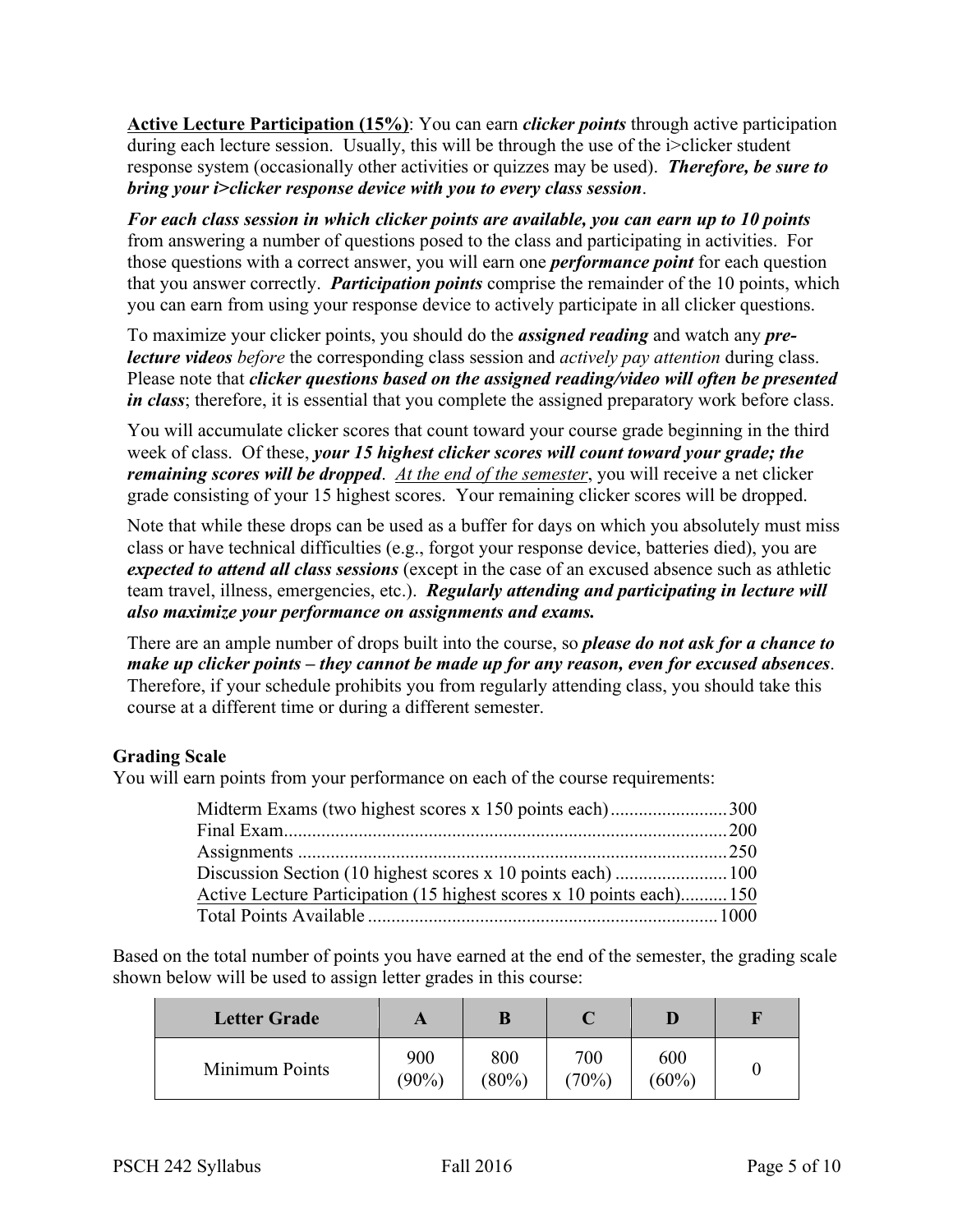### **Course Policies**

## **Expectations**

It is expected that you will:

- **Be prepared** for every class session
	- o Complete **reading assignments** and watch **assigned videos** prior to the corresponding class session
	- o Show up on time to every class session
	- o Bring your i>clicker response device to every class session and be ready to actively participate
- **Be respectful** of your classmates, Dr. Gobel, and the TA(s)
	- o Avoid having side conversations during lecture
	- o Only use your phone and laptop/tablet for course-related activities during class
	- o **Wait until class is dismissed to pack up your materials**
- **Be accountable** for your learning
	- o Submit all assignments on time
	- o Ensure that all writing you submit is written clearly, is grammatically correct, and follows APA format and style (when applicable)
	- o **Read all course emails thoroughly**

### **Attendance Policy**

It is the student's responsibility to *attend all class sessions on time* (except in the case of an excused absence). We will *begin class promptly at the course start time*. Participation points will be earned during class sessions, so attendance (and active participation) will have a direct effect on your course grade. In addition, your learning and performance in other aspects of the course will be maximized through your regular attendance.

### **Policy on Late Assignments**

It is expected that all assignments will be completed in full and turned in on time. *Late assignments will not be accepted.*

### **Email Policy**

As indicated above, you are *responsible for carefully reading all course-related emails* from Dr. Gobel and the TA(s). Therefore, be sure that you *check your UIC email regularly* and that you are able to receive emails sent through Blackboard.

When emailing Dr. Gobel and/or your TA(s), please *indicate the course number and a brief description of the issue in the subject line* of all course-related emails. Make sure the subject line reflects the topic of your email (therefore, do not simply reply to the most recent email from me unless its subject line is relevant to your email). If applicable, please also identify your *TA and discussion section time* in your email.

Before emailing, however, please check this Syllabus, the information posted on the Blackboard course site (including the FAQs section), and previous course emails to see if your question has already been answered. *We will reply to emails in a timely manner, but do not expect a response to a question that has already been answered.*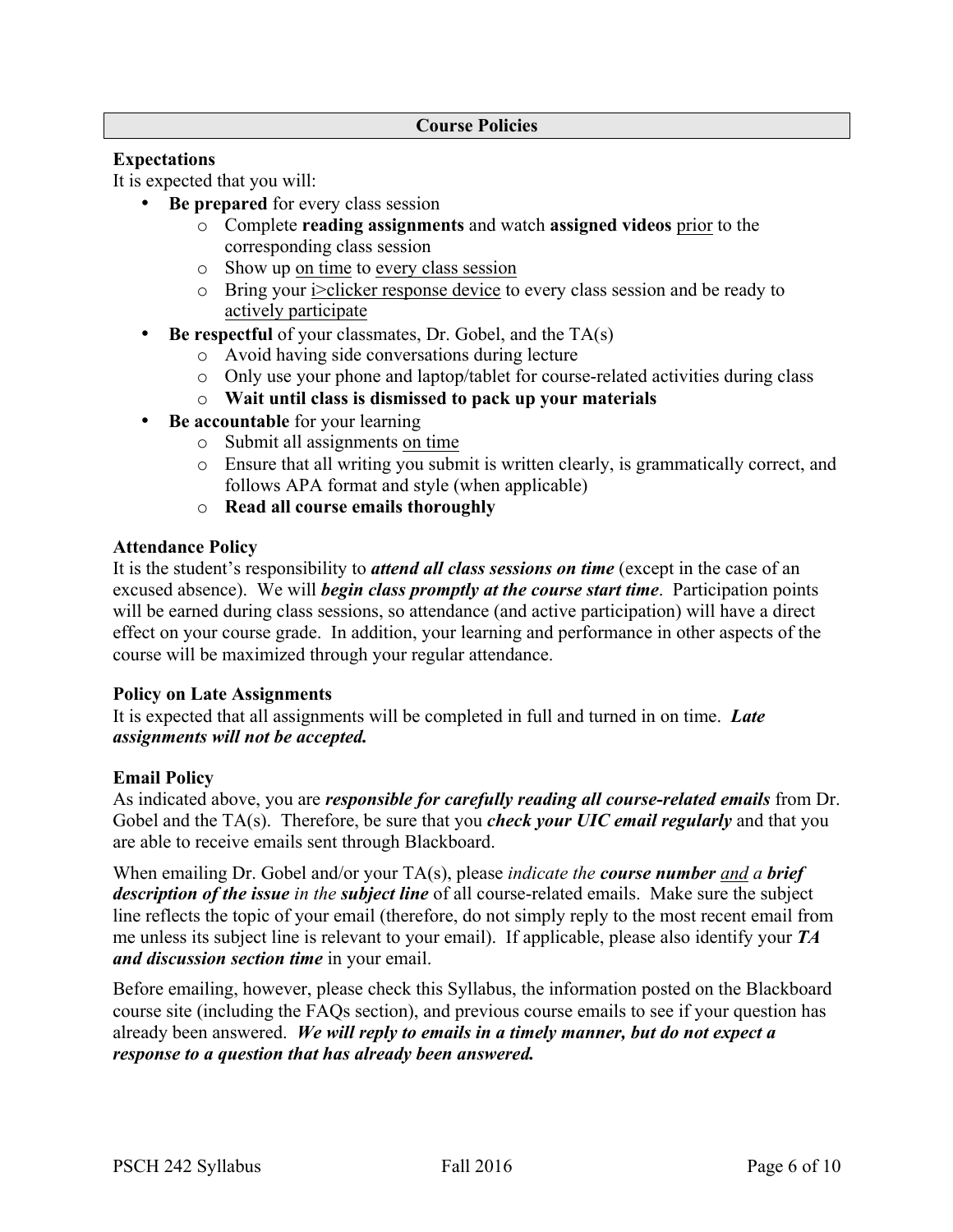## **Appropriate Classroom Behavior**

College students are adults and I will grant you the respect that comes with that. Therefore, please behave like adults during class and follow these guidelines about appropriate classroom behavior. Appropriate classroom behavior is simply a matter of *respecting the rights of others* in class and *maximizing your own learning*.

Maintain focus on class material during lecture and discussion. *Research has shown that multitasking during class impairs your learning and performance*, not to mention that it may be disruptive or distracting to other students and is disrespectful to Dr. Gobel and your TA(s). The use of personal technology devices for course-related purposes is perfectly fine, but *please avoid using laptops, tablets, or cell phones for activities unrelated to class* except in extraordinary circumstances. *Minimize talking* with other students during class, except when directed to discuss as part of an activity.

It likely goes without saying, but please respect others and their opinions during classroom discussion, and *refrain from discriminatory or hateful speech*. Inappropriate and/or disruptive behavior may result in you being asked to leave the room so that you are not disrespecting others and interfering with the learning of other students.

Finally, *please do not pack up before being dismissed at the end of the class period*. It is extremely disruptive to other students and disrespectful to Dr. Gobel.

### **Disability Services**

The University of Illinois at Chicago is committed to maintaining a barrier-free environment so that individuals with disabilities can fully access programs, courses, services, and activities at UIC. Students with disabilities who require accommodations for full access and participation in UIC Programs must be registered with the Disability Resource Center (DRC). Please contact the DRC at 312-413-2183 (voice) or 312-413-0123 (TDD).

*If you require accommodations in this course due to documented disability, you must bring a letter from the DRC documenting the necessary accommodations and discuss these accommodations with Dr. Gobel (in person or by email) no later than the end of the second week of class or within one week of receiving new documentation.*

### **Religious Holidays**

If a course requirement conflicts with a religious holiday that you observe, please *let me know by the end of the second week of class and an appropriate accommodation will be made* (note that you can always submit an assignment early).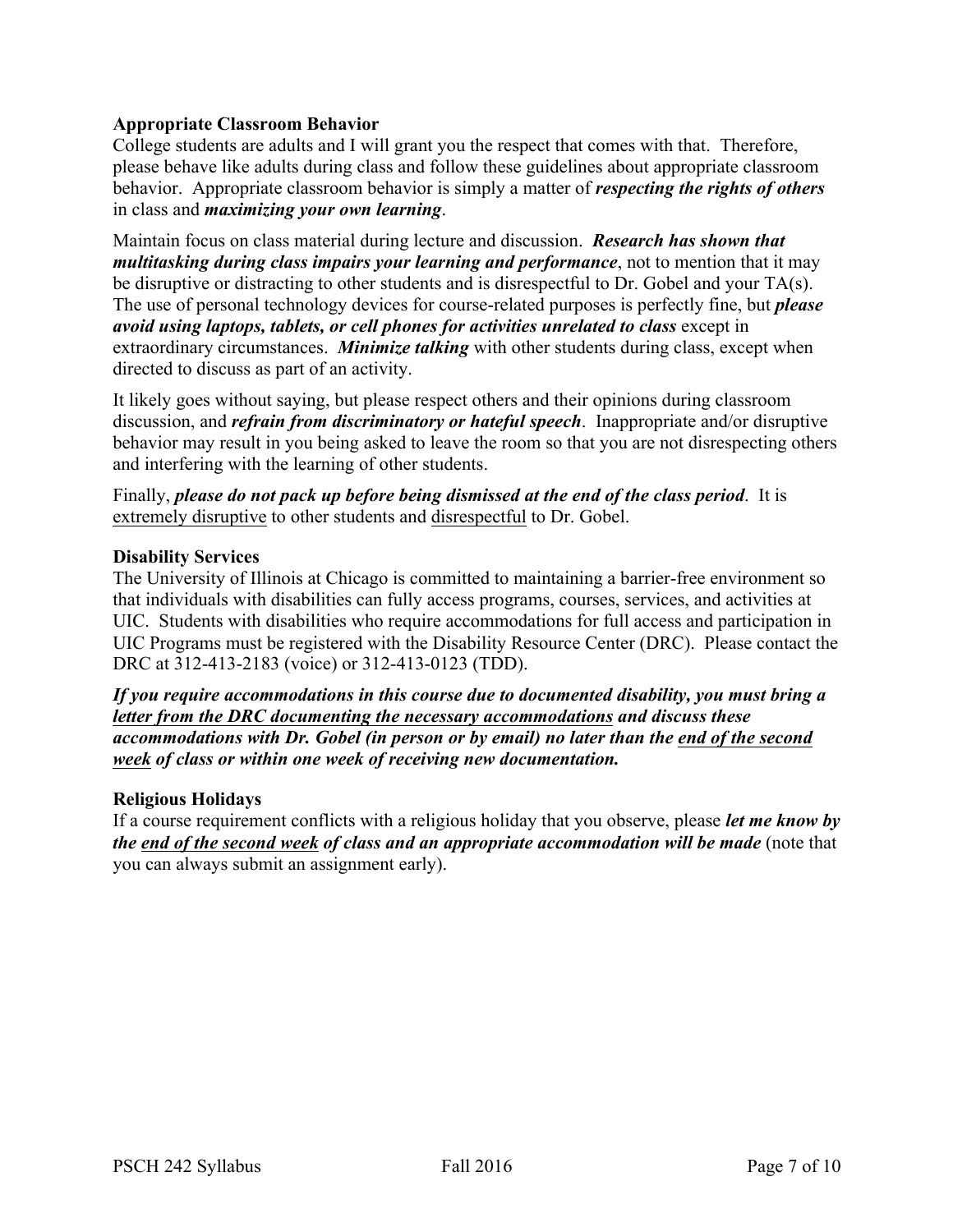### **Additional Information and Resources**

### **Writing Center**

Tutors at the Writing Center can help you to organize and edit your writing. All students are welcome and encouraged to make an appointment to improve their writing. The optimum use is to *visit the Writing Center while preparing your draft of a writing assignment* and to make several visits. More information can be found at http://www.uic.edu/depts/engl/writing/about/

## **APA Style**

Most papers in psychology must be written in APA (American Psychological Association) format. *You are responsible for following APA style and citation format in all your writing assignments for this course, when applicable*. The most complete resource for APA style is the Publication Manual of the APA, but Purdue's Online Writing Lab (OWL) is an excellent, concise, and free online reference documenting APA style:

http://owl.english.purdue.edu/owl/section/2/10/

## **Psi Chi Tutoring**

Students in UIC's Psi Chi chapter with expertise in various psychology courses hold office hours throughout the week in **BSB 2048**. The tutoring schedule is usually established a few weeks into the semester, and will be posted on the door of the tutoring office in BSB 2048.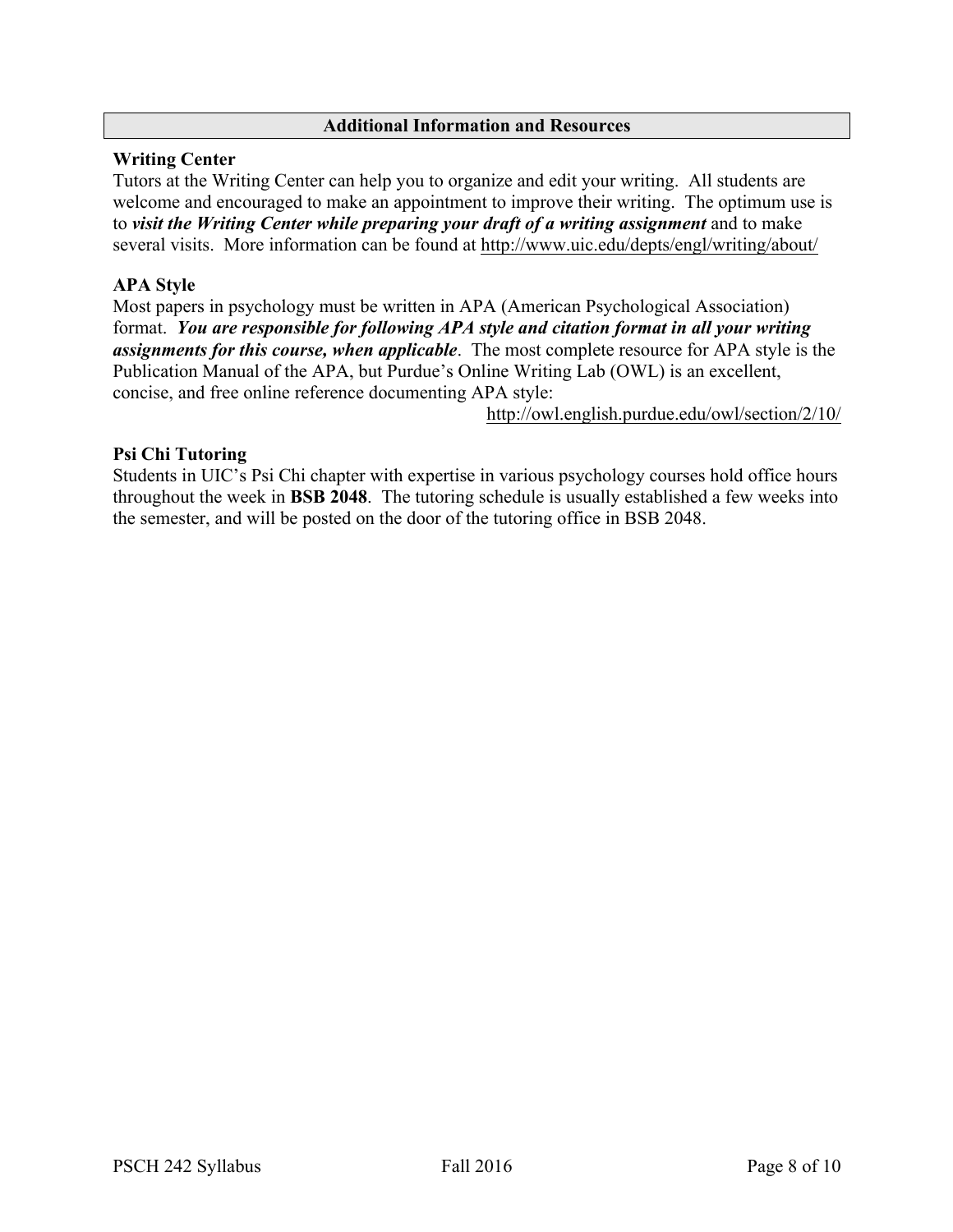### **Academic Honesty and Plagiarism**

*All work should be your own*. You are allowed, and even encouraged, to seek feedback from others, but all the writing you submit should be your own. Plagiarism is representing the words or ideas of others as your own, without crediting the source, and thus also includes copying or paraphrasing from your classmates or papers on the Internet. Major writing assignments will be submitted electronically via **SafeAssign** to automatically screen for potentially plagiarized material and ensure academic honesty.

Familiarize yourself with violations of academic honesty and the student disciplinary policy at http://dos.uic.edu/conductforstudents.shtml. You can find a number of principles, policies, and advice about crediting others and avoiding plagiarism at that website as well as at http://edelberg.people.uic.edu/crediting\_others/index.htm.

### **Guidelines for Academic Integrity**

As an academic community, the University of Illinois at Chicago is committed to providing an environment in which research, learning, and scholarship can flourish and in which all endeavors are guided by academic and professional integrity. All members of the campus community – students, staff, faculty, administrators – share the responsibility of insuring that these standards are upheld so that such an environment exists. Instances of academic misconduct by students, and as defined herein, shall be handled pursuant to the Student Disciplinary Policy.

Academic dishonesty includes, but is not limited to:

- **Cheating**: Either intentionally using or attempting to use unauthorized materials, information, people, or study aids in any academic exercise, or extending to or receiving any kind of unauthorized assistance on any examination or assignment to or from another person.
- **Fabrication**: Knowing or unauthorized falsification, reproduction, lack of attribution, or invention of any information or citation in an academic exercise.
- **Facilitating Academic Dishonesty/Plagiarism**: Intentionally or knowingly representing the words or ideas of another as one's own in any academic exercise.
- **Bribes, Favors, Threats**: Bribing or attempting to bribe, promising favors to or making threats against, any person, with the intention of affecting a record of a grade, grade, or evaluation of academic performance. Any conspiracy with another person who then takes or attempts to take action on behalf or at the direction of the student.
- **Examination by Proxy**: Taking or attempting to take an exam for someone else other than the student is a violation by both the student enrolled in the course and the proxy or substitute.
- **Grade Tampering**: Any unauthorized attempt to change, actual change of, or alteration of grades or any tampering with grades.
- **Nonoriginal Works**: Submission or attempt to submit any written work authored, in whole or part, by someone other than the student.

*Above guidelines from* http://dos.uic.edu/docs/Guidelines%20for%20Academic%20Integrity.pdf